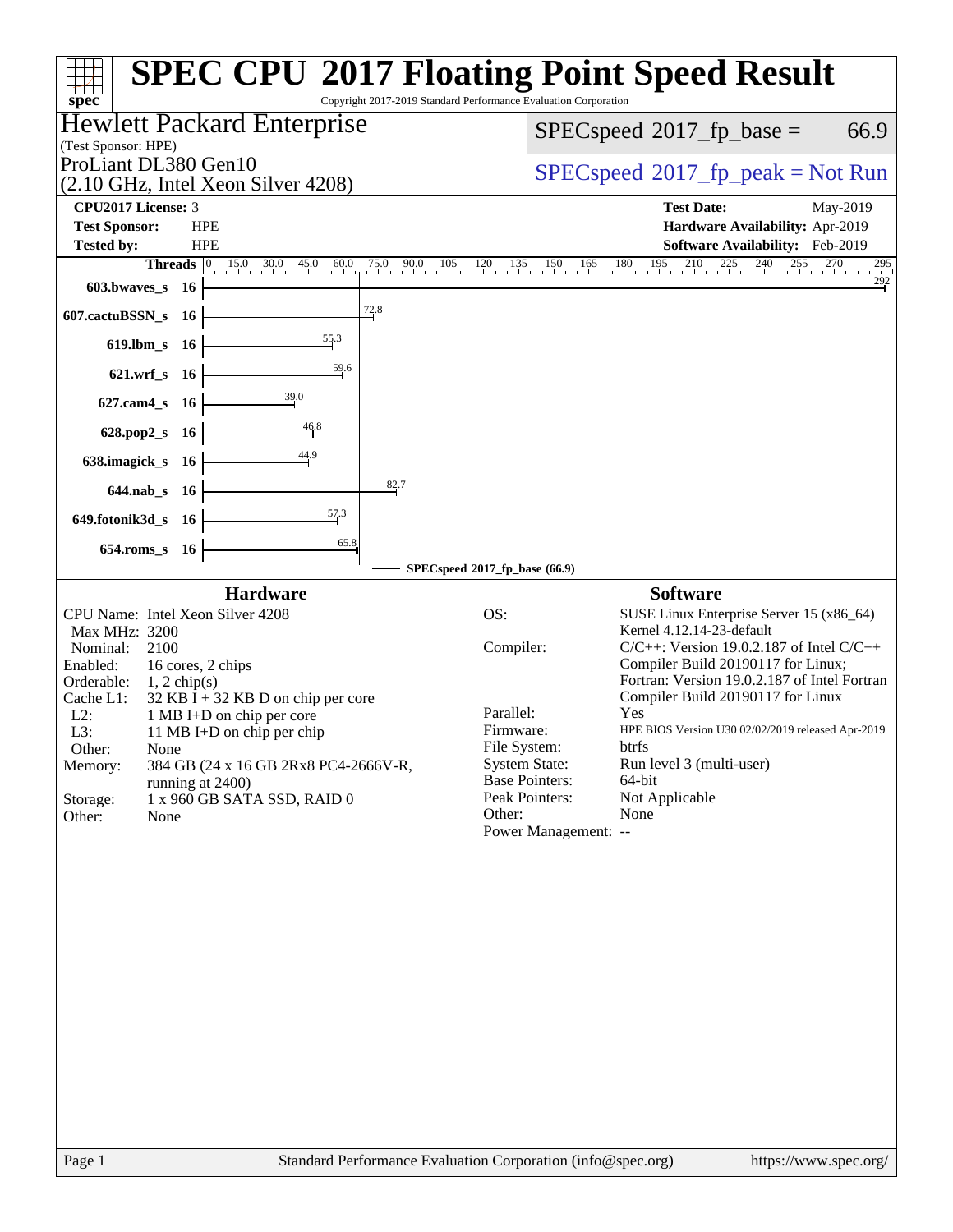Copyright 2017-2019 Standard Performance Evaluation Corporation

### Hewlett Packard Enterprise

(Test Sponsor: HPE)

**[spec](http://www.spec.org/)**

(2.10 GHz, Intel Xeon Silver 4208)

 $SPECspeed^{\circ}2017_fp\_base = 66.9$  $SPECspeed^{\circ}2017_fp\_base = 66.9$ 

## ProLiant DL380 Gen10<br>  $SPECspeed^{\circ}2017\_fp\_peak = Not Run$  $SPECspeed^{\circ}2017\_fp\_peak = Not Run$

**[CPU2017 License:](http://www.spec.org/auto/cpu2017/Docs/result-fields.html#CPU2017License)** 3 **[Test Date:](http://www.spec.org/auto/cpu2017/Docs/result-fields.html#TestDate)** May-2019 **[Test Sponsor:](http://www.spec.org/auto/cpu2017/Docs/result-fields.html#TestSponsor)** HPE **[Hardware Availability:](http://www.spec.org/auto/cpu2017/Docs/result-fields.html#HardwareAvailability)** Apr-2019 **[Tested by:](http://www.spec.org/auto/cpu2017/Docs/result-fields.html#Testedby)** HPE **[Software Availability:](http://www.spec.org/auto/cpu2017/Docs/result-fields.html#SoftwareAvailability)** Feb-2019

#### **[Results Table](http://www.spec.org/auto/cpu2017/Docs/result-fields.html#ResultsTable)**

|                                               | <b>Base</b>    |                |       |                |       | <b>Peak</b>    |       |                |                |              |                |              |                |              |
|-----------------------------------------------|----------------|----------------|-------|----------------|-------|----------------|-------|----------------|----------------|--------------|----------------|--------------|----------------|--------------|
| <b>Benchmark</b>                              | <b>Threads</b> | <b>Seconds</b> | Ratio | <b>Seconds</b> | Ratio | <b>Seconds</b> | Ratio | <b>Threads</b> | <b>Seconds</b> | <b>Ratio</b> | <b>Seconds</b> | <b>Ratio</b> | <b>Seconds</b> | <b>Ratio</b> |
| 603.bwayes s                                  | 16             | 202            | 292   | 202            | 292   | 202            | 292   |                |                |              |                |              |                |              |
| 607.cactuBSSN s                               | 16             | 229            | 72.7  | 229            | 72.8  | 229            | 72.8  |                |                |              |                |              |                |              |
| $619.$ lbm_s                                  | 16             | 94.8           | 55.3  | 95.0           | 55.2  | 94.8           | 55.3  |                |                |              |                |              |                |              |
| $621.wrf$ s                                   | 16             | 221            | 59.8  | 222            | 59.6  | 222            | 59.6  |                |                |              |                |              |                |              |
| $627$ .cam $4 \text{ s}$                      | 16             | 228            | 38.9  | 227            | 39.0  | 227            | 39.0  |                |                |              |                |              |                |              |
| $628.pop2_s$                                  | 16             | 254            | 46.8  | 252            | 47.1  | 254            | 46.8  |                |                |              |                |              |                |              |
| 638.imagick_s                                 | 16             | 322            | 44.8  | 321            | 44.9  | 322            | 44.9  |                |                |              |                |              |                |              |
| $644$ .nab s                                  | 16             | 211            | 82.7  | <u>211</u>     | 82.7  | 211            | 82.6  |                |                |              |                |              |                |              |
| 649.fotonik3d s                               | 16             | <u> 159</u>    | 57.3  | 158            | 57.8  | 159            | 57.3  |                |                |              |                |              |                |              |
| $654$ .roms s                                 | 16             | 241            | 65.4  | 239            | 66.0  | 239            | 65.8  |                |                |              |                |              |                |              |
| $SPECspeed*2017_fp\_base =$<br>66.9           |                |                |       |                |       |                |       |                |                |              |                |              |                |              |
| $SPECspeed*2017_fp\_peak =$<br><b>Not Run</b> |                |                |       |                |       |                |       |                |                |              |                |              |                |              |

Results appear in the [order in which they were run.](http://www.spec.org/auto/cpu2017/Docs/result-fields.html#RunOrder) Bold underlined text [indicates a median measurement](http://www.spec.org/auto/cpu2017/Docs/result-fields.html#Median).

#### **[Operating System Notes](http://www.spec.org/auto/cpu2017/Docs/result-fields.html#OperatingSystemNotes)**

 Stack size set to unlimited using "ulimit -s unlimited" Transparent Huge Pages enabled by default Prior to runcpu invocation Filesystem page cache synced and cleared with: sync; echo 3> /proc/sys/vm/drop\_caches

#### **[General Notes](http://www.spec.org/auto/cpu2017/Docs/result-fields.html#GeneralNotes)**

Environment variables set by runcpu before the start of the run:  $KMP$  AFFINITY = "granularity=fine, compact" LD\_LIBRARY\_PATH = "/home/cpu2017\_fpspeed/lib/ia32:/home/cpu2017\_fpspeed/lib/intel64" OMP\_STACKSIZE = "192M"

 Binaries compiled on a system with 1x Intel Core i9-7900X CPU + 32GB RAM memory using Redhat Enterprise Linux 7.5 NA: The test sponsor attests, as of date of publication, that CVE-2017-5754 (Meltdown) is mitigated in the system as tested and documented. Yes: The test sponsor attests, as of date of publication, that CVE-2017-5753 (Spectre variant 1) is mitigated in the system as tested and documented. Yes: The test sponsor attests, as of date of publication, that CVE-2017-5715 (Spectre variant 2) is mitigated in the system as tested and documented.

#### **[Platform Notes](http://www.spec.org/auto/cpu2017/Docs/result-fields.html#PlatformNotes)**

BIOS Configuration: Hyper-Threading set to Disabled Thermal Configuration set to Maximum Cooling

**(Continued on next page)**

Page 2 Standard Performance Evaluation Corporation [\(info@spec.org\)](mailto:info@spec.org) <https://www.spec.org/>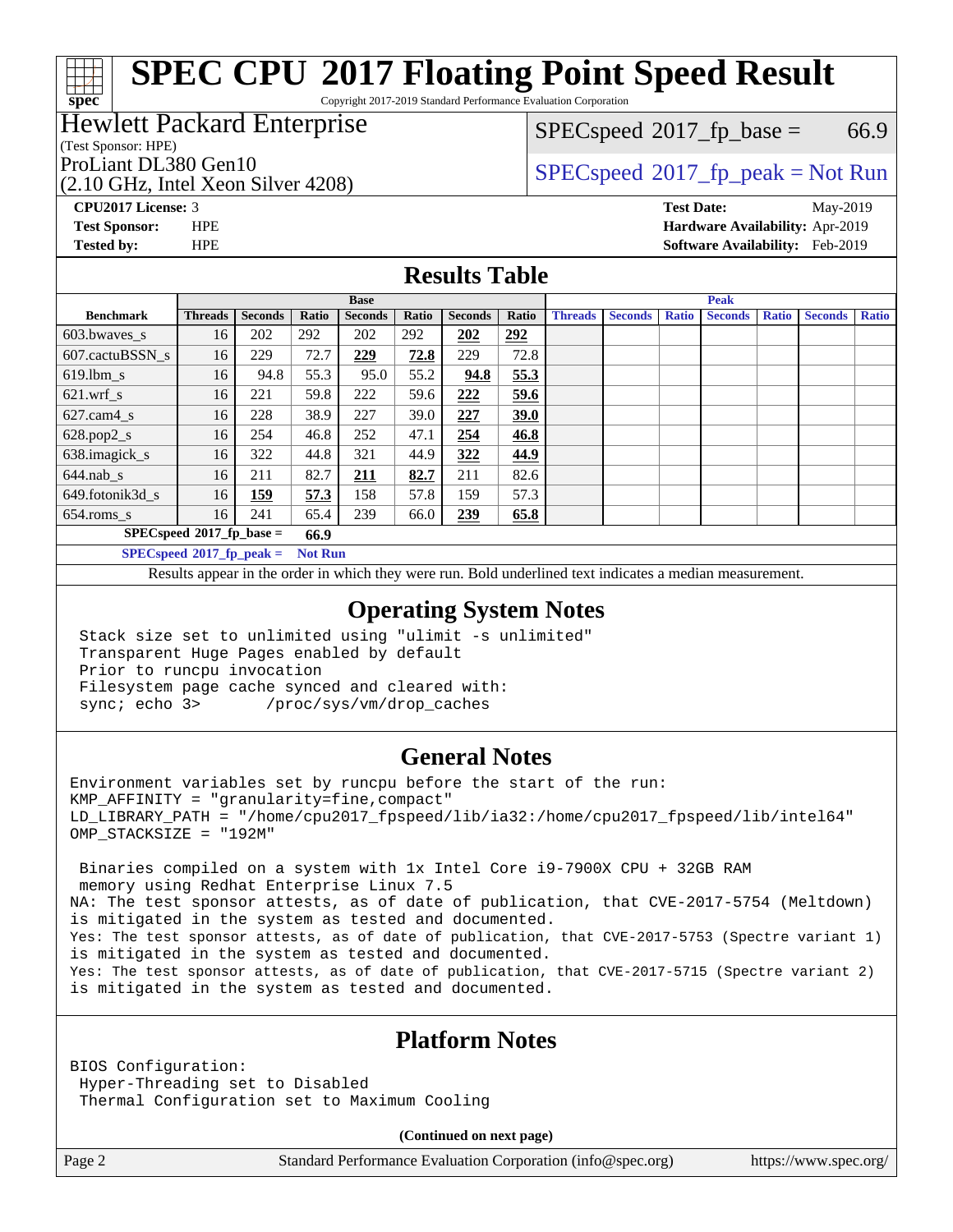Copyright 2017-2019 Standard Performance Evaluation Corporation

### Hewlett Packard Enterprise

 $SPECspeed^{\circ}2017\_fp\_base = 66.9$  $SPECspeed^{\circ}2017\_fp\_base = 66.9$ 

## (Test Sponsor: HPE)

(2.10 GHz, Intel Xeon Silver 4208)

ProLiant DL380 Gen10<br>  $SPECspeed^{\circ}2017\_fp\_peak = Not Run$  $SPECspeed^{\circ}2017\_fp\_peak = Not Run$ 

**[spec](http://www.spec.org/)**

**[CPU2017 License:](http://www.spec.org/auto/cpu2017/Docs/result-fields.html#CPU2017License)** 3 **[Test Date:](http://www.spec.org/auto/cpu2017/Docs/result-fields.html#TestDate)** May-2019 **[Test Sponsor:](http://www.spec.org/auto/cpu2017/Docs/result-fields.html#TestSponsor)** HPE **[Hardware Availability:](http://www.spec.org/auto/cpu2017/Docs/result-fields.html#HardwareAvailability)** Apr-2019 **[Tested by:](http://www.spec.org/auto/cpu2017/Docs/result-fields.html#Testedby)** HPE **[Software Availability:](http://www.spec.org/auto/cpu2017/Docs/result-fields.html#SoftwareAvailability)** Feb-2019

#### **[Platform Notes \(Continued\)](http://www.spec.org/auto/cpu2017/Docs/result-fields.html#PlatformNotes)**

Page 3 Standard Performance Evaluation Corporation [\(info@spec.org\)](mailto:info@spec.org) <https://www.spec.org/> Memory Patrol Scrubbing set to Disabled LLC Prefetch set to Enabled LLC Dead Line Allocation set to Disabled Enhanced Processor Performance set to Enabled Workload Profile set to General Peak Frequency Compute Energy/Performance Bias set to Balanced Power Workload Profile set to Custom Numa Group Size Optimization set to Flat Sysinfo program /home/cpu2017\_fpspeed/bin/sysinfo Rev: r5974 of 2018-05-19 9bcde8f2999c33d61f64985e45859ea9 running on dl380-clx-sles15 Sat May 11 01:59:44 2019 SUT (System Under Test) info as seen by some common utilities. For more information on this section, see <https://www.spec.org/cpu2017/Docs/config.html#sysinfo> From /proc/cpuinfo model name : Intel(R) Xeon(R) Silver 4208 CPU @ 2.10GHz 2 "physical id"s (chips) 16 "processors" cores, siblings (Caution: counting these is hw and system dependent. The following excerpts from /proc/cpuinfo might not be reliable. Use with caution.) cpu cores : 8 siblings : 8 physical 0: cores 0 1 2 3 4 5 6 7 physical 1: cores 0 1 2 3 4 5 6 7 From lscpu: Architecture: x86\_64 CPU op-mode(s): 32-bit, 64-bit Byte Order: Little Endian CPU(s): 16 On-line CPU(s) list: 0-15 Thread(s) per core: 1 Core(s) per socket: 8 Socket(s): 2 NUMA node(s): 2 Vendor ID: GenuineIntel CPU family: 6 Model: 85 Model name: Intel(R) Xeon(R) Silver 4208 CPU @ 2.10GHz Stepping: 6 CPU MHz: 2100.000 BogoMIPS: 4200.00 Virtualization: VT-x L1d cache: 32K L1i cache: 32K **(Continued on next page)**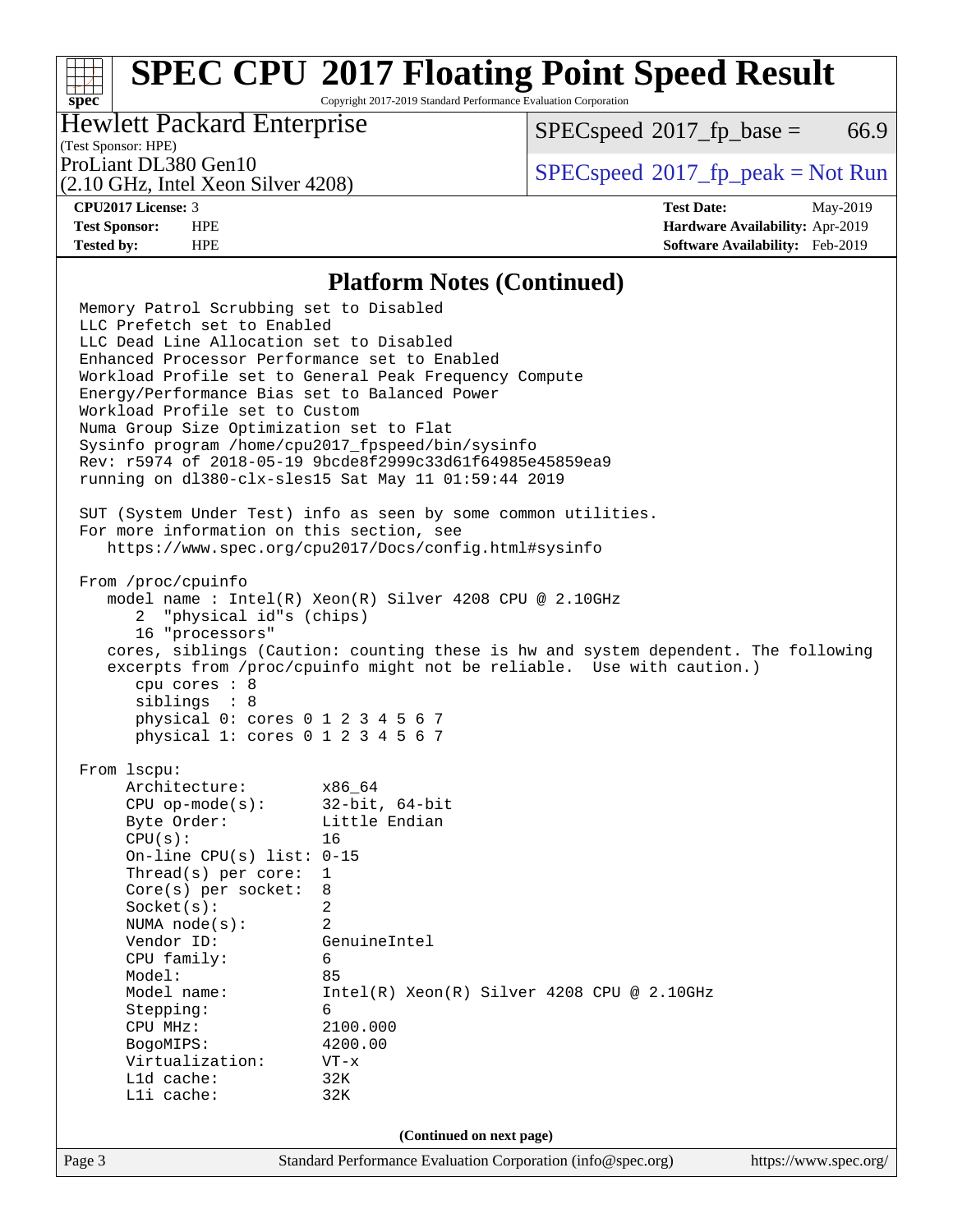#### **[spec](http://www.spec.org/) [SPEC CPU](http://www.spec.org/auto/cpu2017/Docs/result-fields.html#SPECCPU2017FloatingPointSpeedResult)[2017 Floating Point Speed Result](http://www.spec.org/auto/cpu2017/Docs/result-fields.html#SPECCPU2017FloatingPointSpeedResult)** Copyright 2017-2019 Standard Performance Evaluation Corporation (Test Sponsor: HPE) Hewlett Packard Enterprise (2.10 GHz, Intel Xeon Silver 4208) ProLiant DL380 Gen10<br>  $SPECspeed^{\circ}2017\_fp\_peak = Not Run$  $SPECspeed^{\circ}2017\_fp\_peak = Not Run$  $SPECspeed^{\circ}2017\_fp\_base = 66.9$  $SPECspeed^{\circ}2017\_fp\_base = 66.9$ **[CPU2017 License:](http://www.spec.org/auto/cpu2017/Docs/result-fields.html#CPU2017License)** 3 **[Test Date:](http://www.spec.org/auto/cpu2017/Docs/result-fields.html#TestDate)** May-2019 **[Test Sponsor:](http://www.spec.org/auto/cpu2017/Docs/result-fields.html#TestSponsor)** HPE **[Hardware Availability:](http://www.spec.org/auto/cpu2017/Docs/result-fields.html#HardwareAvailability)** Apr-2019 **[Tested by:](http://www.spec.org/auto/cpu2017/Docs/result-fields.html#Testedby)** HPE **[Software Availability:](http://www.spec.org/auto/cpu2017/Docs/result-fields.html#SoftwareAvailability)** Feb-2019 **[Platform Notes \(Continued\)](http://www.spec.org/auto/cpu2017/Docs/result-fields.html#PlatformNotes)** L2 cache: 1024K L3 cache:  $11264K$ <br>NUMA node0 CPU(s):  $0-7$ NUMA  $node0$   $CPU(s):$  NUMA node1 CPU(s): 8-15 Flags: fpu vme de pse tsc msr pae mce cx8 apic sep mtrr pge mca cmov pat pse36 clflush dts acpi mmx fxsr sse sse2 ss ht tm pbe syscall nx pdpe1gb rdtscp lm constant\_tsc art arch\_perfmon pebs bts rep\_good nopl xtopology nonstop\_tsc cpuid aperfmperf tsc\_known\_freq pni pclmulqdq dtes64 monitor ds\_cpl vmx smx est tm2 ssse3 sdbg fma cx16 xtpr pdcm pcid dca sse4\_1 sse4\_2 x2apic movbe popcnt tsc\_deadline\_timer aes xsave avx f16c rdrand lahf\_lm abm 3dnowprefetch cpuid\_fault epb cat\_l3 cdp\_l3 invpcid\_single intel\_ppin mba tpr\_shadow vnmi flexpriority ept vpid fsgsbase tsc\_adjust bmi1 hle avx2 smep bmi2 erms invpcid rtm cqm mpx rdt\_a avx512f avx512dq rdseed adx smap clflushopt clwb intel\_pt avx512cd avx512bw avx512vl xsaveopt xsavec xgetbv1 xsaves cqm\_llc cqm\_occup\_llc cqm\_mbm\_total cqm\_mbm\_local ibpb ibrs stibp dtherm ida arat pln pts pku ospke avx512\_vnni arch\_capabilities ssbd /proc/cpuinfo cache data cache size : 11264 KB From numactl --hardware WARNING: a numactl 'node' might or might not correspond to a physical chip. available: 2 nodes (0-1) node 0 cpus: 0 1 2 3 4 5 6 7 node 0 size: 193048 MB node 0 free: 192714 MB node 1 cpus: 8 9 10 11 12 13 14 15 node 1 size: 193308 MB node 1 free: 189383 MB node distances: node 0 1 0: 10 21 1: 21 10 From /proc/meminfo MemTotal: 395629892 kB HugePages\_Total: 0 Hugepagesize: 2048 kB From /etc/\*release\* /etc/\*version\* os-release: NAME="SLES" VERSION="15" VERSION\_ID="15" PRETTY\_NAME="SUSE Linux Enterprise Server 15" ID="sles" ID\_LIKE="suse" ANSI\_COLOR="0;32" **(Continued on next page)**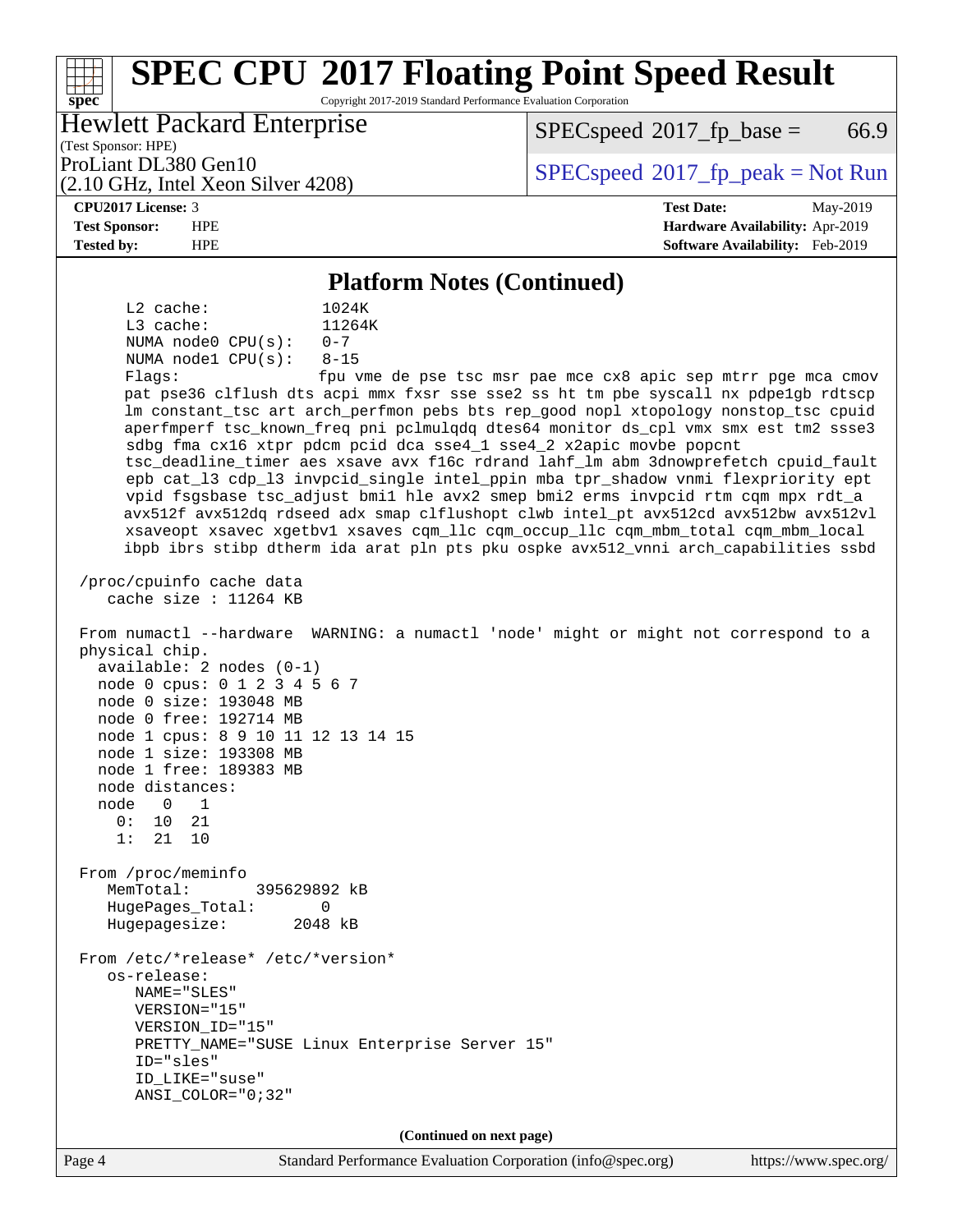Copyright 2017-2019 Standard Performance Evaluation Corporation

Hewlett Packard Enterprise

(2.10 GHz, Intel Xeon Silver 4208)

 $SPECspeed^{\circ}2017_fp\_base = 66.9$  $SPECspeed^{\circ}2017_fp\_base = 66.9$ 

(Test Sponsor: HPE)

ProLiant DL380 Gen10<br>  $SPECspeed^{\circ}2017\_fp\_peak = Not Run$  $SPECspeed^{\circ}2017\_fp\_peak = Not Run$ 

**[spec](http://www.spec.org/)**

**[CPU2017 License:](http://www.spec.org/auto/cpu2017/Docs/result-fields.html#CPU2017License)** 3 **[Test Date:](http://www.spec.org/auto/cpu2017/Docs/result-fields.html#TestDate)** May-2019 **[Test Sponsor:](http://www.spec.org/auto/cpu2017/Docs/result-fields.html#TestSponsor)** HPE **[Hardware Availability:](http://www.spec.org/auto/cpu2017/Docs/result-fields.html#HardwareAvailability)** Apr-2019 **[Tested by:](http://www.spec.org/auto/cpu2017/Docs/result-fields.html#Testedby)** HPE **[Software Availability:](http://www.spec.org/auto/cpu2017/Docs/result-fields.html#SoftwareAvailability)** Feb-2019

#### **[Platform Notes \(Continued\)](http://www.spec.org/auto/cpu2017/Docs/result-fields.html#PlatformNotes)**

CPE\_NAME="cpe:/o:suse:sles:15"

uname -a:

 Linux dl380-clx-sles15 4.12.14-23-default #1 SMP Tue May 29 21:04:44 UTC 2018 (cd0437b) x86\_64 x86\_64 x86\_64 GNU/Linux

Kernel self-reported vulnerability status:

 CVE-2017-5754 (Meltdown): Not affected CVE-2017-5753 (Spectre variant 1): Mitigation: \_\_user pointer sanitization CVE-2017-5715 (Spectre variant 2): Mitigation: Indirect Branch Restricted Speculation, IBPB, IBRS\_FW

run-level 3 May 10 22:59

 SPEC is set to: /home/cpu2017\_fpspeed Filesystem Type Size Used Avail Use% Mounted on /dev/sda3 btrfs 407G 86G 321G 22% /home

 Additional information from dmidecode follows. WARNING: Use caution when you interpret this section. The 'dmidecode' program reads system data which is "intended to allow hardware to be accurately determined", but the intent may not be met, as there are frequent changes to hardware, firmware, and the "DMTF SMBIOS" standard. BIOS HPE U30 02/02/2019 Memory:

24x UNKNOWN NOT AVAILABLE 16 GB 1 rank 2400

(End of data from sysinfo program)

#### **[Compiler Version Notes](http://www.spec.org/auto/cpu2017/Docs/result-fields.html#CompilerVersionNotes)**

============================================================================== C | 619.lbm\_s(base) 638.imagick\_s(base) 644.nab\_s(base) ------------------------------------------------------------------------------ Intel(R) C Intel(R) 64 Compiler for applications running on Intel(R)  $64$ , Version 19.0.2.187 Build 20190117 Copyright (C) 1985-2019 Intel Corporation. All rights reserved. ------------------------------------------------------------------------------ ============================================================================== C++, C, Fortran | 607.cactuBSSN\_s(base) ------------------------------------------------------------------------------ Intel(R)  $C++$  Intel(R) 64 Compiler for applications running on Intel(R) 64, Version 19.0.2.187 Build 20190117 Copyright (C) 1985-2019 Intel Corporation. All rights reserved. Intel(R) C Intel(R) 64 Compiler for applications running on Intel(R)  $64$ ,

**(Continued on next page)**

| Page 5 | Standard Performance Evaluation Corporation (info@spec.org) | https://www.spec.org/ |
|--------|-------------------------------------------------------------|-----------------------|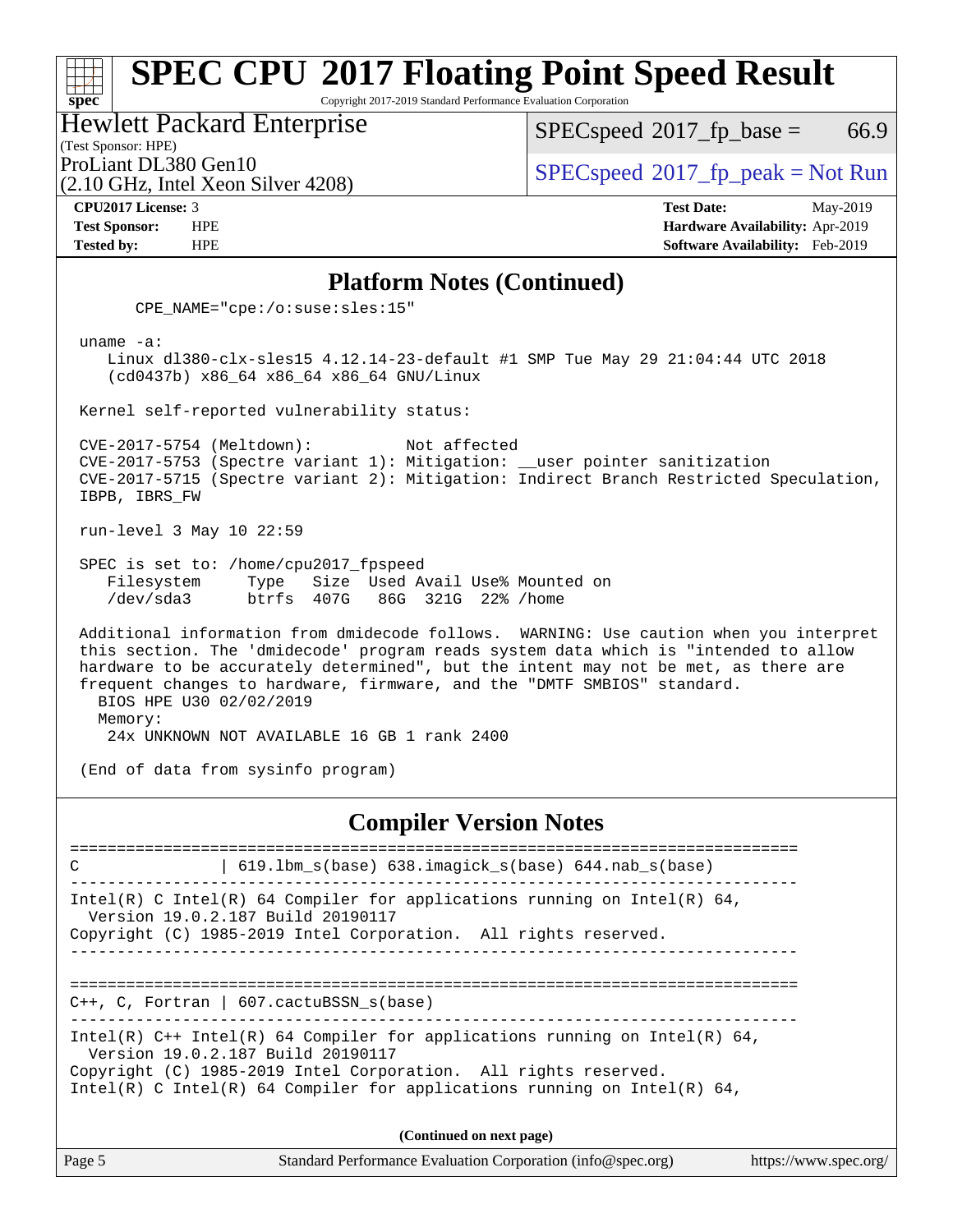Copyright 2017-2019 Standard Performance Evaluation Corporation

### Hewlett Packard Enterprise

(2.10 GHz, Intel Xeon Silver 4208)

 $SPECspeed^{\circ}2017_fp\_base = 66.9$  $SPECspeed^{\circ}2017_fp\_base = 66.9$ 

(Test Sponsor: HPE)

ProLiant DL380 Gen10<br>  $SPECspeed^{\circ}2017\_fp\_peak = Not Run$  $SPECspeed^{\circ}2017\_fp\_peak = Not Run$ 

**[spec](http://www.spec.org/)**

**[CPU2017 License:](http://www.spec.org/auto/cpu2017/Docs/result-fields.html#CPU2017License)** 3 **[Test Date:](http://www.spec.org/auto/cpu2017/Docs/result-fields.html#TestDate)** May-2019 **[Test Sponsor:](http://www.spec.org/auto/cpu2017/Docs/result-fields.html#TestSponsor)** HPE **[Hardware Availability:](http://www.spec.org/auto/cpu2017/Docs/result-fields.html#HardwareAvailability)** Apr-2019 **[Tested by:](http://www.spec.org/auto/cpu2017/Docs/result-fields.html#Testedby)** HPE **[Software Availability:](http://www.spec.org/auto/cpu2017/Docs/result-fields.html#SoftwareAvailability)** Feb-2019

#### **[Compiler Version Notes \(Continued\)](http://www.spec.org/auto/cpu2017/Docs/result-fields.html#CompilerVersionNotes)**

| Complict version twics (Commuca)                                                                                                                                                                                                                                                                                                                                             |
|------------------------------------------------------------------------------------------------------------------------------------------------------------------------------------------------------------------------------------------------------------------------------------------------------------------------------------------------------------------------------|
| Version 19.0.2.187 Build 20190117<br>Copyright (C) 1985-2019 Intel Corporation. All rights reserved.<br>$Intel(R)$ Fortran Intel(R) 64 Compiler for applications running on Intel(R)<br>64, Version 19.0.2.187 Build 20190117                                                                                                                                                |
| Copyright (C) 1985-2019 Intel Corporation. All rights reserved.                                                                                                                                                                                                                                                                                                              |
| Fortran   603.bwaves_s(base) 649.fotonik3d_s(base) 654.roms_s(base)                                                                                                                                                                                                                                                                                                          |
| $Intel(R)$ Fortran Intel(R) 64 Compiler for applications running on Intel(R)<br>64, Version 19.0.2.187 Build 20190117<br>Copyright (C) 1985-2019 Intel Corporation. All rights reserved.                                                                                                                                                                                     |
| Fortran, C $\vert$ 621.wrf s(base) 627.cam4 s(base) 628.pop2 s(base)                                                                                                                                                                                                                                                                                                         |
| $Intel(R)$ Fortran Intel(R) 64 Compiler for applications running on Intel(R)<br>64, Version 19.0.2.187 Build 20190117<br>Copyright (C) 1985-2019 Intel Corporation. All rights reserved.<br>Intel(R) C Intel(R) 64 Compiler for applications running on Intel(R) 64,<br>Version 19.0.2.187 Build 20190117<br>Copyright (C) 1985-2019 Intel Corporation. All rights reserved. |

## **[Base Compiler Invocation](http://www.spec.org/auto/cpu2017/Docs/result-fields.html#BaseCompilerInvocation)**

[C benchmarks](http://www.spec.org/auto/cpu2017/Docs/result-fields.html#Cbenchmarks): [icc -m64 -std=c11](http://www.spec.org/cpu2017/results/res2019q4/cpu2017-20190819-17047.flags.html#user_CCbase_intel_icc_64bit_c11_33ee0cdaae7deeeab2a9725423ba97205ce30f63b9926c2519791662299b76a0318f32ddfffdc46587804de3178b4f9328c46fa7c2b0cd779d7a61945c91cd35)

[Fortran benchmarks](http://www.spec.org/auto/cpu2017/Docs/result-fields.html#Fortranbenchmarks): [ifort -m64](http://www.spec.org/cpu2017/results/res2019q4/cpu2017-20190819-17047.flags.html#user_FCbase_intel_ifort_64bit_24f2bb282fbaeffd6157abe4f878425411749daecae9a33200eee2bee2fe76f3b89351d69a8130dd5949958ce389cf37ff59a95e7a40d588e8d3a57e0c3fd751)

[Benchmarks using both Fortran and C](http://www.spec.org/auto/cpu2017/Docs/result-fields.html#BenchmarksusingbothFortranandC): [ifort -m64](http://www.spec.org/cpu2017/results/res2019q4/cpu2017-20190819-17047.flags.html#user_CC_FCbase_intel_ifort_64bit_24f2bb282fbaeffd6157abe4f878425411749daecae9a33200eee2bee2fe76f3b89351d69a8130dd5949958ce389cf37ff59a95e7a40d588e8d3a57e0c3fd751) [icc -m64 -std=c11](http://www.spec.org/cpu2017/results/res2019q4/cpu2017-20190819-17047.flags.html#user_CC_FCbase_intel_icc_64bit_c11_33ee0cdaae7deeeab2a9725423ba97205ce30f63b9926c2519791662299b76a0318f32ddfffdc46587804de3178b4f9328c46fa7c2b0cd779d7a61945c91cd35)

[Benchmarks using Fortran, C, and C++:](http://www.spec.org/auto/cpu2017/Docs/result-fields.html#BenchmarksusingFortranCandCXX) [icpc -m64](http://www.spec.org/cpu2017/results/res2019q4/cpu2017-20190819-17047.flags.html#user_CC_CXX_FCbase_intel_icpc_64bit_4ecb2543ae3f1412ef961e0650ca070fec7b7afdcd6ed48761b84423119d1bf6bdf5cad15b44d48e7256388bc77273b966e5eb805aefd121eb22e9299b2ec9d9) [icc -m64 -std=c11](http://www.spec.org/cpu2017/results/res2019q4/cpu2017-20190819-17047.flags.html#user_CC_CXX_FCbase_intel_icc_64bit_c11_33ee0cdaae7deeeab2a9725423ba97205ce30f63b9926c2519791662299b76a0318f32ddfffdc46587804de3178b4f9328c46fa7c2b0cd779d7a61945c91cd35) [ifort -m64](http://www.spec.org/cpu2017/results/res2019q4/cpu2017-20190819-17047.flags.html#user_CC_CXX_FCbase_intel_ifort_64bit_24f2bb282fbaeffd6157abe4f878425411749daecae9a33200eee2bee2fe76f3b89351d69a8130dd5949958ce389cf37ff59a95e7a40d588e8d3a57e0c3fd751)

## **[Base Portability Flags](http://www.spec.org/auto/cpu2017/Docs/result-fields.html#BasePortabilityFlags)**

603.bwaves\_s: [-DSPEC\\_LP64](http://www.spec.org/cpu2017/results/res2019q4/cpu2017-20190819-17047.flags.html#suite_basePORTABILITY603_bwaves_s_DSPEC_LP64)

**(Continued on next page)**

Page 6 Standard Performance Evaluation Corporation [\(info@spec.org\)](mailto:info@spec.org) <https://www.spec.org/>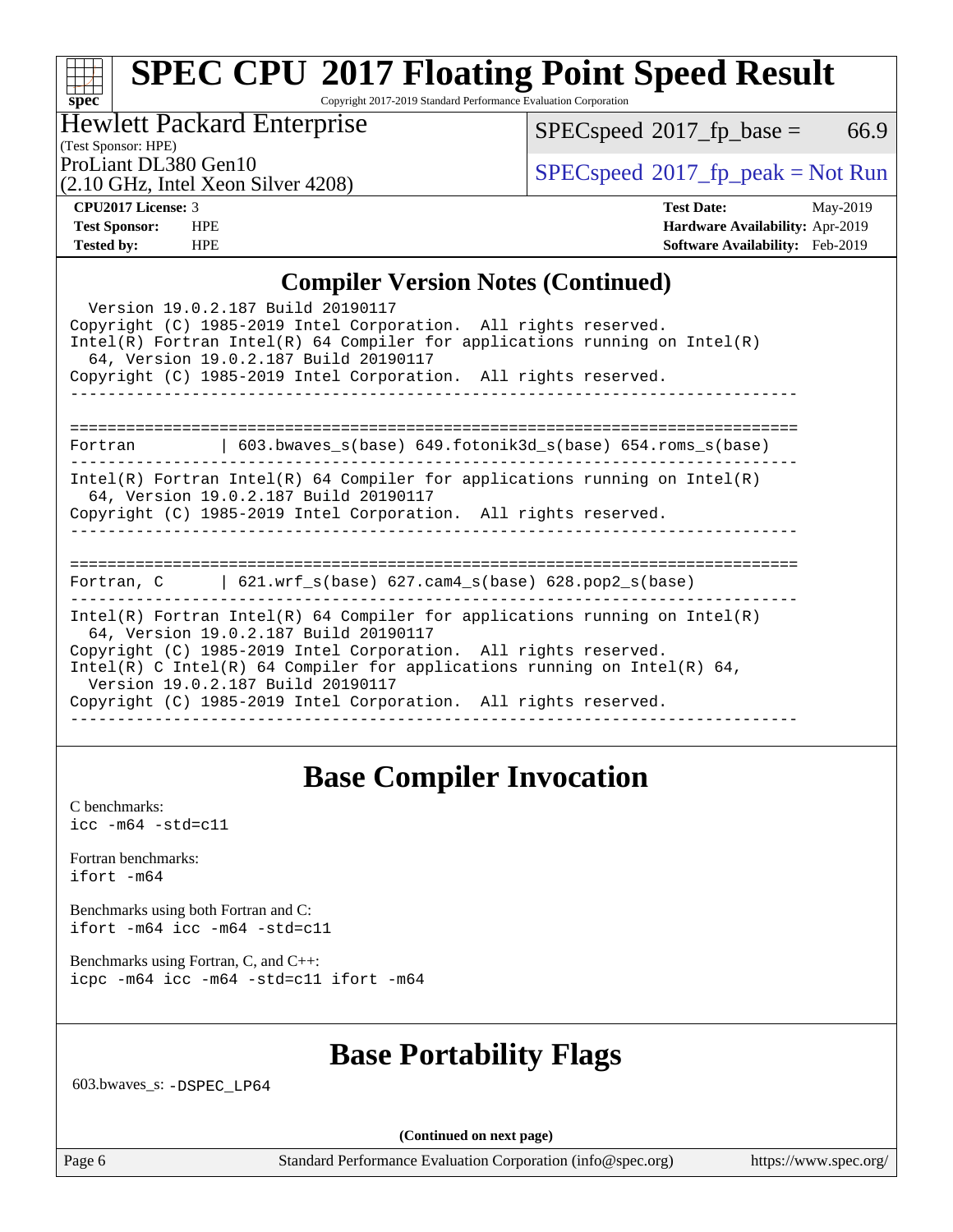Copyright 2017-2019 Standard Performance Evaluation Corporation

### Hewlett Packard Enterprise

(2.10 GHz, Intel Xeon Silver 4208)

 $SPEC speed^{\circ}2017\_fp\_base = 66.9$ 

(Test Sponsor: HPE)

ProLiant DL380 Gen10<br>  $SPECspeed^{\circ}2017<sub>fp</sub> peak = Not Run$  $SPECspeed^{\circ}2017<sub>fp</sub> peak = Not Run$ 

**[spec](http://www.spec.org/)**

**[CPU2017 License:](http://www.spec.org/auto/cpu2017/Docs/result-fields.html#CPU2017License)** 3 **[Test Date:](http://www.spec.org/auto/cpu2017/Docs/result-fields.html#TestDate)** May-2019 **[Test Sponsor:](http://www.spec.org/auto/cpu2017/Docs/result-fields.html#TestSponsor)** HPE **[Hardware Availability:](http://www.spec.org/auto/cpu2017/Docs/result-fields.html#HardwareAvailability)** Apr-2019 **[Tested by:](http://www.spec.org/auto/cpu2017/Docs/result-fields.html#Testedby)** HPE **[Software Availability:](http://www.spec.org/auto/cpu2017/Docs/result-fields.html#SoftwareAvailability)** Feb-2019

# **[Base Portability Flags \(Continued\)](http://www.spec.org/auto/cpu2017/Docs/result-fields.html#BasePortabilityFlags)**

 607.cactuBSSN\_s: [-DSPEC\\_LP64](http://www.spec.org/cpu2017/results/res2019q4/cpu2017-20190819-17047.flags.html#suite_basePORTABILITY607_cactuBSSN_s_DSPEC_LP64) 619.lbm\_s: [-DSPEC\\_LP64](http://www.spec.org/cpu2017/results/res2019q4/cpu2017-20190819-17047.flags.html#suite_basePORTABILITY619_lbm_s_DSPEC_LP64) 621.wrf\_s: [-DSPEC\\_LP64](http://www.spec.org/cpu2017/results/res2019q4/cpu2017-20190819-17047.flags.html#suite_basePORTABILITY621_wrf_s_DSPEC_LP64) [-DSPEC\\_CASE\\_FLAG](http://www.spec.org/cpu2017/results/res2019q4/cpu2017-20190819-17047.flags.html#b621.wrf_s_baseCPORTABILITY_DSPEC_CASE_FLAG) [-convert big\\_endian](http://www.spec.org/cpu2017/results/res2019q4/cpu2017-20190819-17047.flags.html#user_baseFPORTABILITY621_wrf_s_convert_big_endian_c3194028bc08c63ac5d04de18c48ce6d347e4e562e8892b8bdbdc0214820426deb8554edfa529a3fb25a586e65a3d812c835984020483e7e73212c4d31a38223) 627.cam4\_s: [-DSPEC\\_LP64](http://www.spec.org/cpu2017/results/res2019q4/cpu2017-20190819-17047.flags.html#suite_basePORTABILITY627_cam4_s_DSPEC_LP64) [-DSPEC\\_CASE\\_FLAG](http://www.spec.org/cpu2017/results/res2019q4/cpu2017-20190819-17047.flags.html#b627.cam4_s_baseCPORTABILITY_DSPEC_CASE_FLAG) 628.pop2\_s: [-DSPEC\\_LP64](http://www.spec.org/cpu2017/results/res2019q4/cpu2017-20190819-17047.flags.html#suite_basePORTABILITY628_pop2_s_DSPEC_LP64) [-DSPEC\\_CASE\\_FLAG](http://www.spec.org/cpu2017/results/res2019q4/cpu2017-20190819-17047.flags.html#b628.pop2_s_baseCPORTABILITY_DSPEC_CASE_FLAG) [-convert big\\_endian](http://www.spec.org/cpu2017/results/res2019q4/cpu2017-20190819-17047.flags.html#user_baseFPORTABILITY628_pop2_s_convert_big_endian_c3194028bc08c63ac5d04de18c48ce6d347e4e562e8892b8bdbdc0214820426deb8554edfa529a3fb25a586e65a3d812c835984020483e7e73212c4d31a38223) [-assume byterecl](http://www.spec.org/cpu2017/results/res2019q4/cpu2017-20190819-17047.flags.html#user_baseFPORTABILITY628_pop2_s_assume_byterecl_7e47d18b9513cf18525430bbf0f2177aa9bf368bc7a059c09b2c06a34b53bd3447c950d3f8d6c70e3faf3a05c8557d66a5798b567902e8849adc142926523472) 638.imagick\_s: [-DSPEC\\_LP64](http://www.spec.org/cpu2017/results/res2019q4/cpu2017-20190819-17047.flags.html#suite_basePORTABILITY638_imagick_s_DSPEC_LP64) 644.nab\_s: [-DSPEC\\_LP64](http://www.spec.org/cpu2017/results/res2019q4/cpu2017-20190819-17047.flags.html#suite_basePORTABILITY644_nab_s_DSPEC_LP64) 649.fotonik3d\_s: [-DSPEC\\_LP64](http://www.spec.org/cpu2017/results/res2019q4/cpu2017-20190819-17047.flags.html#suite_basePORTABILITY649_fotonik3d_s_DSPEC_LP64) 654.roms\_s: [-DSPEC\\_LP64](http://www.spec.org/cpu2017/results/res2019q4/cpu2017-20190819-17047.flags.html#suite_basePORTABILITY654_roms_s_DSPEC_LP64)

# **[Base Optimization Flags](http://www.spec.org/auto/cpu2017/Docs/result-fields.html#BaseOptimizationFlags)**

#### [C benchmarks](http://www.spec.org/auto/cpu2017/Docs/result-fields.html#Cbenchmarks):

[-xCORE-AVX512](http://www.spec.org/cpu2017/results/res2019q4/cpu2017-20190819-17047.flags.html#user_CCbase_f-xCORE-AVX512) [-ipo](http://www.spec.org/cpu2017/results/res2019q4/cpu2017-20190819-17047.flags.html#user_CCbase_f-ipo) [-O3](http://www.spec.org/cpu2017/results/res2019q4/cpu2017-20190819-17047.flags.html#user_CCbase_f-O3) [-no-prec-div](http://www.spec.org/cpu2017/results/res2019q4/cpu2017-20190819-17047.flags.html#user_CCbase_f-no-prec-div) [-qopt-prefetch](http://www.spec.org/cpu2017/results/res2019q4/cpu2017-20190819-17047.flags.html#user_CCbase_f-qopt-prefetch)

[-ffinite-math-only](http://www.spec.org/cpu2017/results/res2019q4/cpu2017-20190819-17047.flags.html#user_CCbase_f_finite_math_only_cb91587bd2077682c4b38af759c288ed7c732db004271a9512da14a4f8007909a5f1427ecbf1a0fb78ff2a814402c6114ac565ca162485bbcae155b5e4258871) [-qopt-mem-layout-trans=4](http://www.spec.org/cpu2017/results/res2019q4/cpu2017-20190819-17047.flags.html#user_CCbase_f-qopt-mem-layout-trans_fa39e755916c150a61361b7846f310bcdf6f04e385ef281cadf3647acec3f0ae266d1a1d22d972a7087a248fd4e6ca390a3634700869573d231a252c784941a8) [-qopenmp](http://www.spec.org/cpu2017/results/res2019q4/cpu2017-20190819-17047.flags.html#user_CCbase_qopenmp_16be0c44f24f464004c6784a7acb94aca937f053568ce72f94b139a11c7c168634a55f6653758ddd83bcf7b8463e8028bb0b48b77bcddc6b78d5d95bb1df2967) [-DSPEC\\_OPENMP](http://www.spec.org/cpu2017/results/res2019q4/cpu2017-20190819-17047.flags.html#suite_CCbase_DSPEC_OPENMP)

[-qopt-prefetch-issue-excl-hint](http://www.spec.org/cpu2017/results/res2019q4/cpu2017-20190819-17047.flags.html#user_CCbase_f-qopt-prefetch-issue-excl-hint) [-ansi-alias](http://www.spec.org/cpu2017/results/res2019q4/cpu2017-20190819-17047.flags.html#user_CCbase_f-ansi-alias) [-complex-limited-range](http://www.spec.org/cpu2017/results/res2019q4/cpu2017-20190819-17047.flags.html#user_CCbase_f-complex-limited-range)

#### [Fortran benchmarks](http://www.spec.org/auto/cpu2017/Docs/result-fields.html#Fortranbenchmarks):

[-DSPEC\\_OPENMP](http://www.spec.org/cpu2017/results/res2019q4/cpu2017-20190819-17047.flags.html#suite_FCbase_DSPEC_OPENMP) [-xCORE-AVX512](http://www.spec.org/cpu2017/results/res2019q4/cpu2017-20190819-17047.flags.html#user_FCbase_f-xCORE-AVX512) [-ipo](http://www.spec.org/cpu2017/results/res2019q4/cpu2017-20190819-17047.flags.html#user_FCbase_f-ipo) [-O3](http://www.spec.org/cpu2017/results/res2019q4/cpu2017-20190819-17047.flags.html#user_FCbase_f-O3) [-no-prec-div](http://www.spec.org/cpu2017/results/res2019q4/cpu2017-20190819-17047.flags.html#user_FCbase_f-no-prec-div) [-qopt-prefetch](http://www.spec.org/cpu2017/results/res2019q4/cpu2017-20190819-17047.flags.html#user_FCbase_f-qopt-prefetch) [-ffinite-math-only](http://www.spec.org/cpu2017/results/res2019q4/cpu2017-20190819-17047.flags.html#user_FCbase_f_finite_math_only_cb91587bd2077682c4b38af759c288ed7c732db004271a9512da14a4f8007909a5f1427ecbf1a0fb78ff2a814402c6114ac565ca162485bbcae155b5e4258871) [-qopt-mem-layout-trans=4](http://www.spec.org/cpu2017/results/res2019q4/cpu2017-20190819-17047.flags.html#user_FCbase_f-qopt-mem-layout-trans_fa39e755916c150a61361b7846f310bcdf6f04e385ef281cadf3647acec3f0ae266d1a1d22d972a7087a248fd4e6ca390a3634700869573d231a252c784941a8) [-qopenmp](http://www.spec.org/cpu2017/results/res2019q4/cpu2017-20190819-17047.flags.html#user_FCbase_qopenmp_16be0c44f24f464004c6784a7acb94aca937f053568ce72f94b139a11c7c168634a55f6653758ddd83bcf7b8463e8028bb0b48b77bcddc6b78d5d95bb1df2967) [-qopt-prefetch-issue-excl-hint](http://www.spec.org/cpu2017/results/res2019q4/cpu2017-20190819-17047.flags.html#user_FCbase_f-qopt-prefetch-issue-excl-hint) [-ansi-alias](http://www.spec.org/cpu2017/results/res2019q4/cpu2017-20190819-17047.flags.html#user_FCbase_f-ansi-alias) [-complex-limited-range](http://www.spec.org/cpu2017/results/res2019q4/cpu2017-20190819-17047.flags.html#user_FCbase_f-complex-limited-range) [-nostandard-realloc-lhs](http://www.spec.org/cpu2017/results/res2019q4/cpu2017-20190819-17047.flags.html#user_FCbase_f_2003_std_realloc_82b4557e90729c0f113870c07e44d33d6f5a304b4f63d4c15d2d0f1fab99f5daaed73bdb9275d9ae411527f28b936061aa8b9c8f2d63842963b95c9dd6426b8a)

[Benchmarks using both Fortran and C](http://www.spec.org/auto/cpu2017/Docs/result-fields.html#BenchmarksusingbothFortranandC):

[-xCORE-AVX512](http://www.spec.org/cpu2017/results/res2019q4/cpu2017-20190819-17047.flags.html#user_CC_FCbase_f-xCORE-AVX512) [-ipo](http://www.spec.org/cpu2017/results/res2019q4/cpu2017-20190819-17047.flags.html#user_CC_FCbase_f-ipo) [-O3](http://www.spec.org/cpu2017/results/res2019q4/cpu2017-20190819-17047.flags.html#user_CC_FCbase_f-O3) [-no-prec-div](http://www.spec.org/cpu2017/results/res2019q4/cpu2017-20190819-17047.flags.html#user_CC_FCbase_f-no-prec-div) [-qopt-prefetch](http://www.spec.org/cpu2017/results/res2019q4/cpu2017-20190819-17047.flags.html#user_CC_FCbase_f-qopt-prefetch) [-ffinite-math-only](http://www.spec.org/cpu2017/results/res2019q4/cpu2017-20190819-17047.flags.html#user_CC_FCbase_f_finite_math_only_cb91587bd2077682c4b38af759c288ed7c732db004271a9512da14a4f8007909a5f1427ecbf1a0fb78ff2a814402c6114ac565ca162485bbcae155b5e4258871) [-qopt-mem-layout-trans=4](http://www.spec.org/cpu2017/results/res2019q4/cpu2017-20190819-17047.flags.html#user_CC_FCbase_f-qopt-mem-layout-trans_fa39e755916c150a61361b7846f310bcdf6f04e385ef281cadf3647acec3f0ae266d1a1d22d972a7087a248fd4e6ca390a3634700869573d231a252c784941a8) [-qopenmp](http://www.spec.org/cpu2017/results/res2019q4/cpu2017-20190819-17047.flags.html#user_CC_FCbase_qopenmp_16be0c44f24f464004c6784a7acb94aca937f053568ce72f94b139a11c7c168634a55f6653758ddd83bcf7b8463e8028bb0b48b77bcddc6b78d5d95bb1df2967) [-DSPEC\\_OPENMP](http://www.spec.org/cpu2017/results/res2019q4/cpu2017-20190819-17047.flags.html#suite_CC_FCbase_DSPEC_OPENMP) [-qopt-prefetch-issue-excl-hint](http://www.spec.org/cpu2017/results/res2019q4/cpu2017-20190819-17047.flags.html#user_CC_FCbase_f-qopt-prefetch-issue-excl-hint) [-ansi-alias](http://www.spec.org/cpu2017/results/res2019q4/cpu2017-20190819-17047.flags.html#user_CC_FCbase_f-ansi-alias) [-complex-limited-range](http://www.spec.org/cpu2017/results/res2019q4/cpu2017-20190819-17047.flags.html#user_CC_FCbase_f-complex-limited-range) [-nostandard-realloc-lhs](http://www.spec.org/cpu2017/results/res2019q4/cpu2017-20190819-17047.flags.html#user_CC_FCbase_f_2003_std_realloc_82b4557e90729c0f113870c07e44d33d6f5a304b4f63d4c15d2d0f1fab99f5daaed73bdb9275d9ae411527f28b936061aa8b9c8f2d63842963b95c9dd6426b8a)

[Benchmarks using Fortran, C, and C++:](http://www.spec.org/auto/cpu2017/Docs/result-fields.html#BenchmarksusingFortranCandCXX)

[-xCORE-AVX512](http://www.spec.org/cpu2017/results/res2019q4/cpu2017-20190819-17047.flags.html#user_CC_CXX_FCbase_f-xCORE-AVX512) [-ipo](http://www.spec.org/cpu2017/results/res2019q4/cpu2017-20190819-17047.flags.html#user_CC_CXX_FCbase_f-ipo) [-O3](http://www.spec.org/cpu2017/results/res2019q4/cpu2017-20190819-17047.flags.html#user_CC_CXX_FCbase_f-O3) [-no-prec-div](http://www.spec.org/cpu2017/results/res2019q4/cpu2017-20190819-17047.flags.html#user_CC_CXX_FCbase_f-no-prec-div) [-qopt-prefetch](http://www.spec.org/cpu2017/results/res2019q4/cpu2017-20190819-17047.flags.html#user_CC_CXX_FCbase_f-qopt-prefetch) [-ffinite-math-only](http://www.spec.org/cpu2017/results/res2019q4/cpu2017-20190819-17047.flags.html#user_CC_CXX_FCbase_f_finite_math_only_cb91587bd2077682c4b38af759c288ed7c732db004271a9512da14a4f8007909a5f1427ecbf1a0fb78ff2a814402c6114ac565ca162485bbcae155b5e4258871) [-qopt-mem-layout-trans=4](http://www.spec.org/cpu2017/results/res2019q4/cpu2017-20190819-17047.flags.html#user_CC_CXX_FCbase_f-qopt-mem-layout-trans_fa39e755916c150a61361b7846f310bcdf6f04e385ef281cadf3647acec3f0ae266d1a1d22d972a7087a248fd4e6ca390a3634700869573d231a252c784941a8) [-qopenmp](http://www.spec.org/cpu2017/results/res2019q4/cpu2017-20190819-17047.flags.html#user_CC_CXX_FCbase_qopenmp_16be0c44f24f464004c6784a7acb94aca937f053568ce72f94b139a11c7c168634a55f6653758ddd83bcf7b8463e8028bb0b48b77bcddc6b78d5d95bb1df2967) [-DSPEC\\_OPENMP](http://www.spec.org/cpu2017/results/res2019q4/cpu2017-20190819-17047.flags.html#suite_CC_CXX_FCbase_DSPEC_OPENMP) [-qopt-prefetch-issue-excl-hint](http://www.spec.org/cpu2017/results/res2019q4/cpu2017-20190819-17047.flags.html#user_CC_CXX_FCbase_f-qopt-prefetch-issue-excl-hint) [-ansi-alias](http://www.spec.org/cpu2017/results/res2019q4/cpu2017-20190819-17047.flags.html#user_CC_CXX_FCbase_f-ansi-alias) [-complex-limited-range](http://www.spec.org/cpu2017/results/res2019q4/cpu2017-20190819-17047.flags.html#user_CC_CXX_FCbase_f-complex-limited-range) [-nostandard-realloc-lhs](http://www.spec.org/cpu2017/results/res2019q4/cpu2017-20190819-17047.flags.html#user_CC_CXX_FCbase_f_2003_std_realloc_82b4557e90729c0f113870c07e44d33d6f5a304b4f63d4c15d2d0f1fab99f5daaed73bdb9275d9ae411527f28b936061aa8b9c8f2d63842963b95c9dd6426b8a)

[The flags files that were used to format this result can be browsed at](tmsearch) <http://www.spec.org/cpu2017/flags/HPE-ic19.0u1-flags-linux64.html> <http://www.spec.org/cpu2017/flags/HPE-Platform-Flags-Intel-V1.2-CLX-revB.html>

[You can also download the XML flags sources by saving the following links:](tmsearch) <http://www.spec.org/cpu2017/flags/HPE-ic19.0u1-flags-linux64.xml> <http://www.spec.org/cpu2017/flags/HPE-Platform-Flags-Intel-V1.2-CLX-revB.xml>